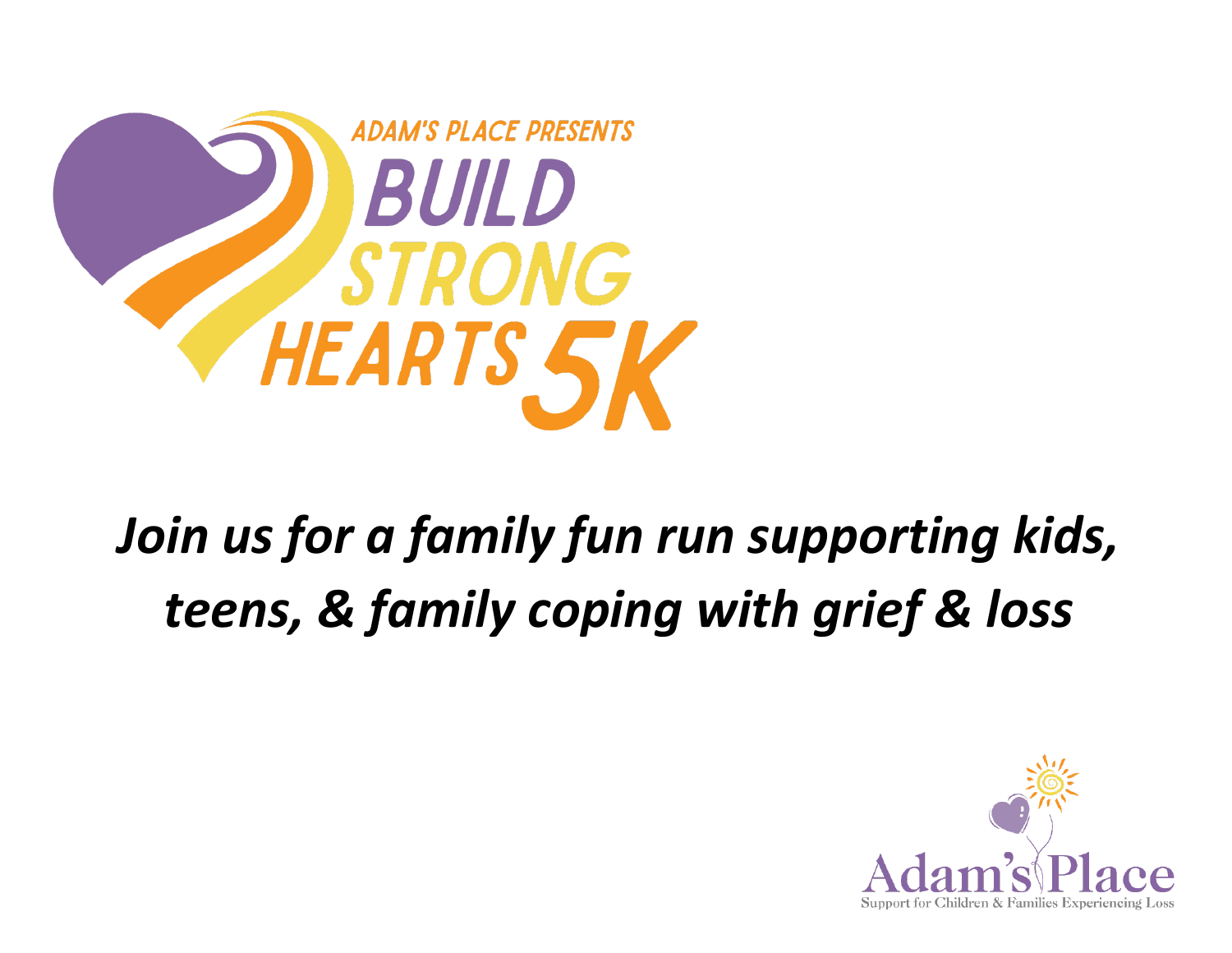

### *WHO WE ARE:*

We provide grief services for children, teens and families in a peer support group setting. We have trained volunteer facilitators who lead and encourage group members to express the many feelings that are a part of the grieving process. We offer a safe and confidential home life setting for group members to discuss and share with others who share similar life changing experiences. Adam's Place provides grief services at no charge to the families. We are a non-denominational organization who respects all belief systems.

Adam's Place is a 501 (c)(3) non-profit organization that has been helping families in Southern Nevada since 2009.

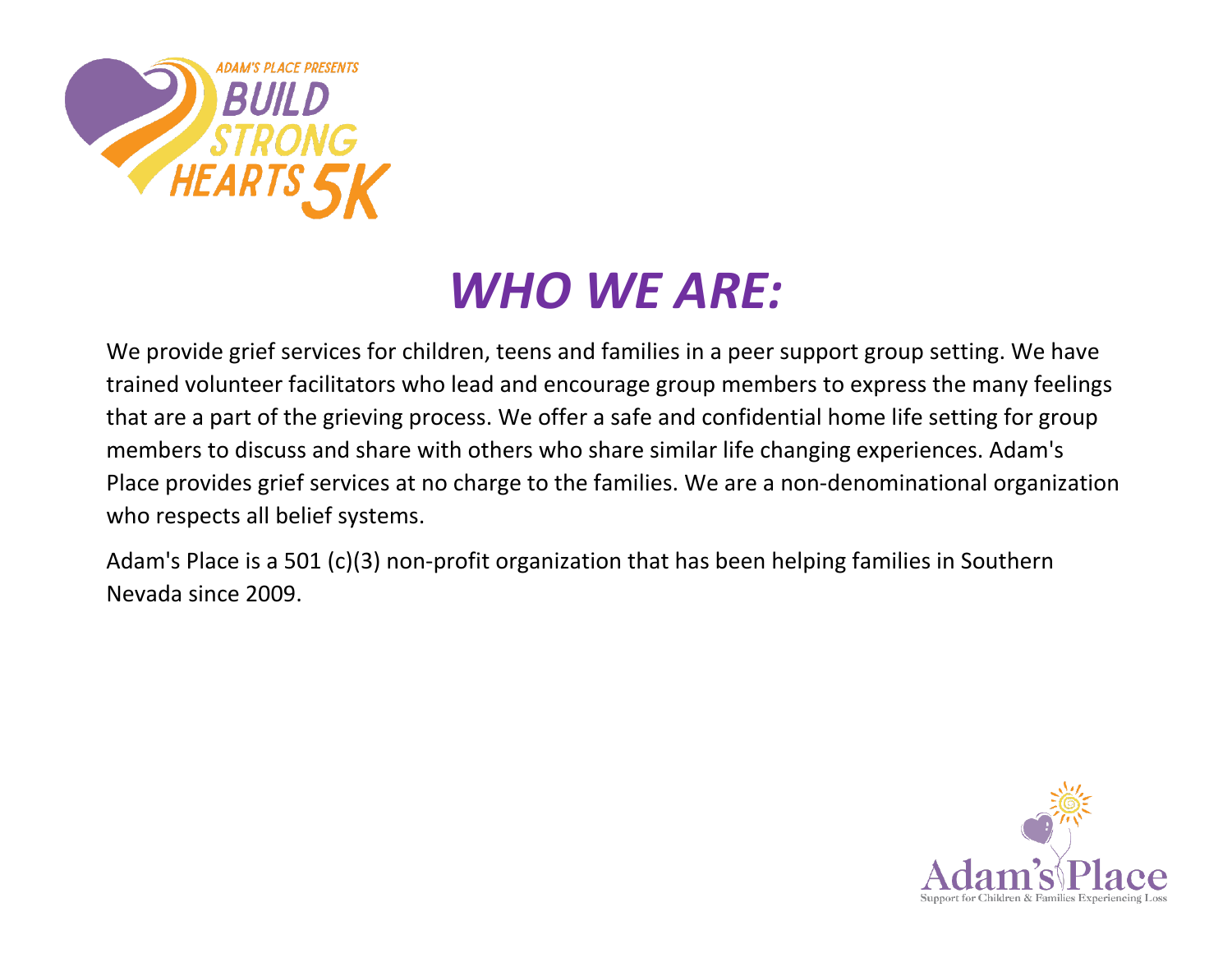

## *GOLD SPONSOR: \$10,000 – EXCLUSIVE*

#### *Our Official Build Strong Hearts Race Sponsor!*

- Top logo placement on race banners, prominent larger logo placement on race t-shirts, & other marketing materials
- Recognition on media & social media advertising.
- One (1) vendor table
- Race entries
- Promotion at all Adam's Place events leading up to 5K
- The opportunity to address all race participants at kick-off
- You will be an Adam's Place Community Partner and promoted on our website and newsletters.

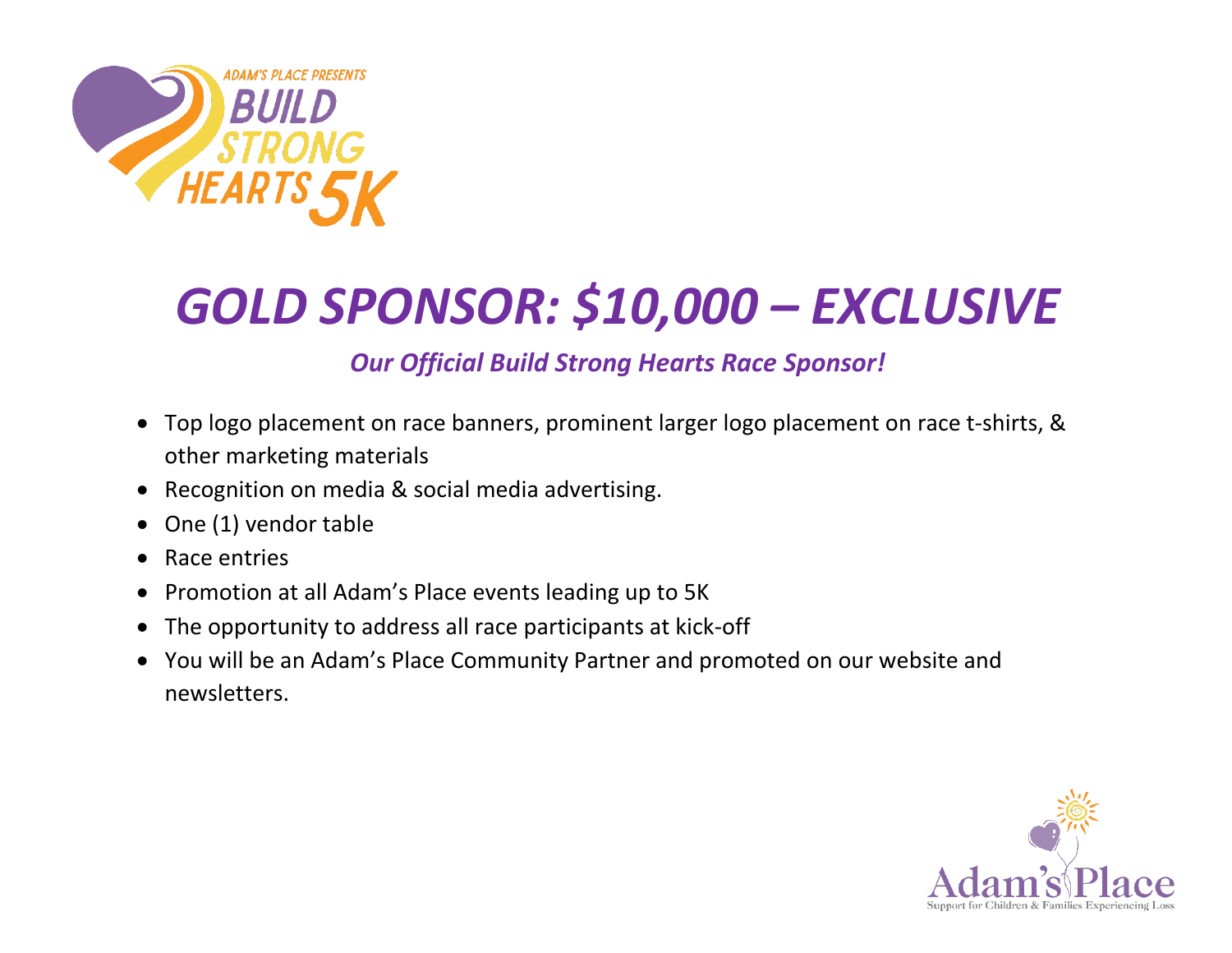

## *SILVER SPONSOR: \$5,000 – EXCLUSIVE*

- Logo placement on race banners, race t-shirts, & other marketing materials
- Recognition on media & social media advertising
- One (1) vendor table
- Race entries
- Promotion throughout the year on Adam's Place website

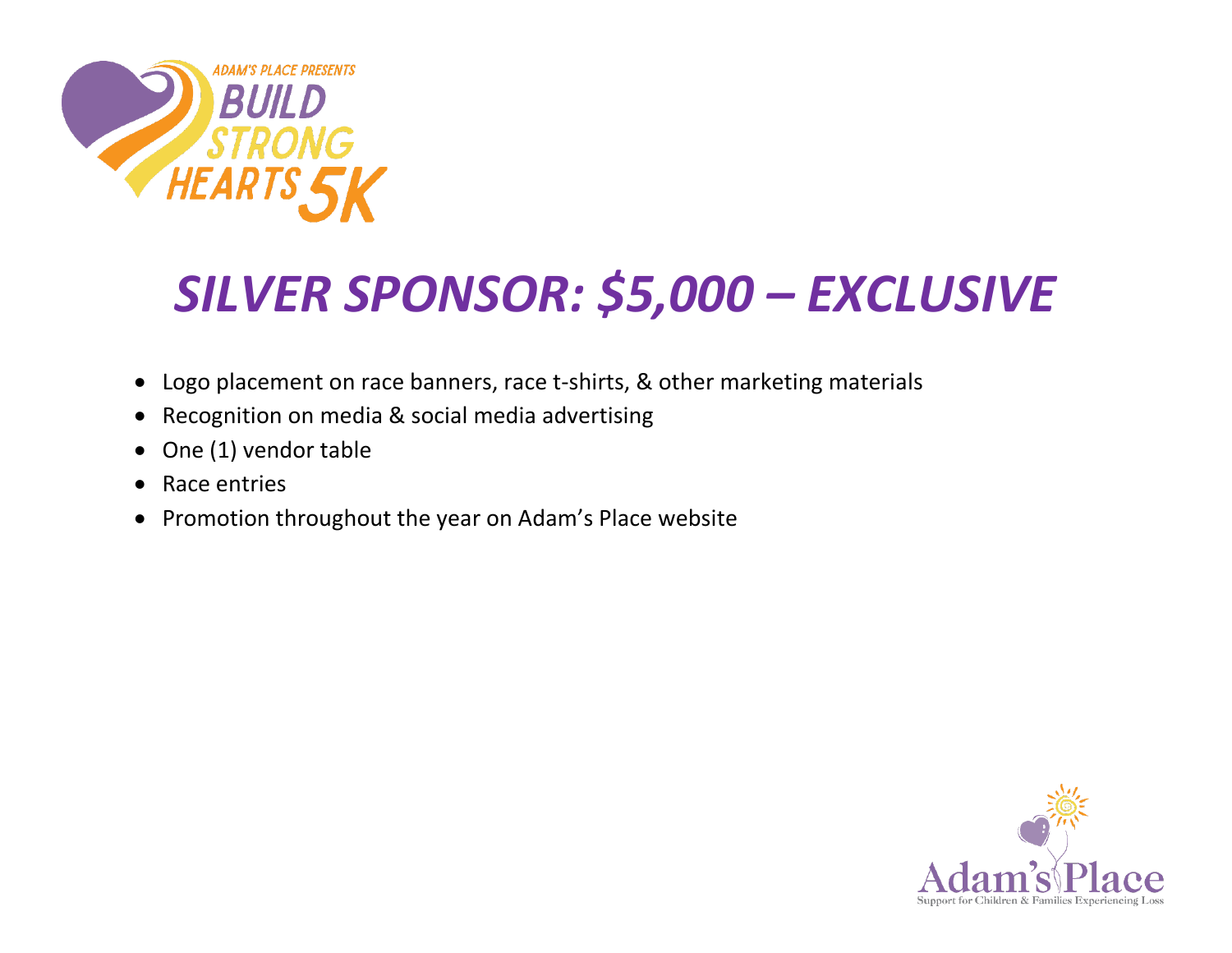

## *T-SHIRT SPONSOR: \$3,000 – EXCLUSIVE*

- Prominent larger logo placement on race t-shirts, & other marketing materials
- Recognition on media & social media advertising
- One (1) vendor table
- Race entries
- Promotion throughout the year on Adam's Place website

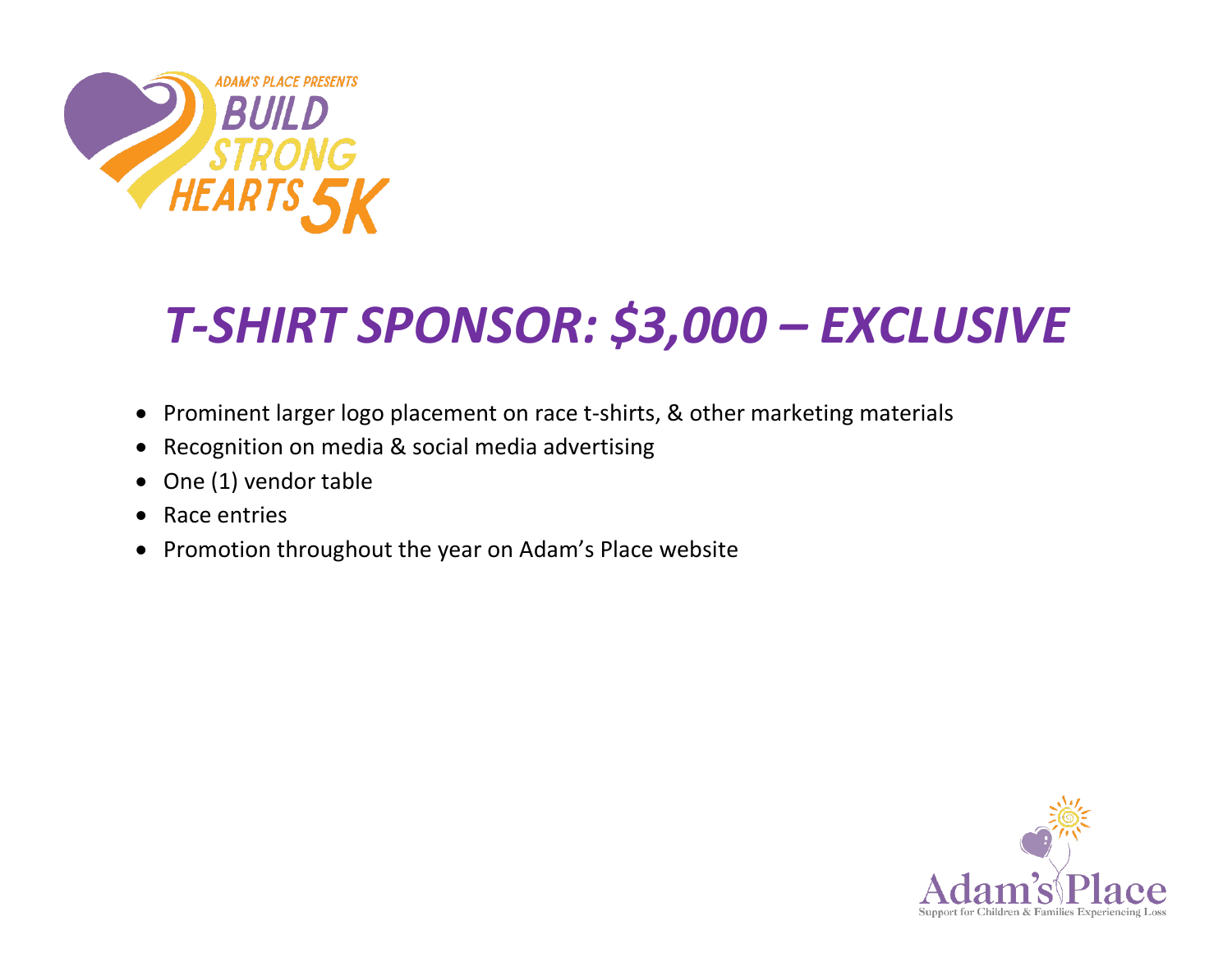

#### *STRONG HEART SPONSOR: \$2000*

- Logo placement on race t-shirts & other marketing materials
- Recognition on media & social media advertising
- One (1) vendor table
- Race entries

### *TABLE VENDOR: \$150*

- Host a table at the Build Strong Hearts Family Fun Run 5K/1 Mile Walk. Bring all your business swag and information to give to our participants!
- You will receive one (1) table with two (2) chairs
- One (1) Race entry

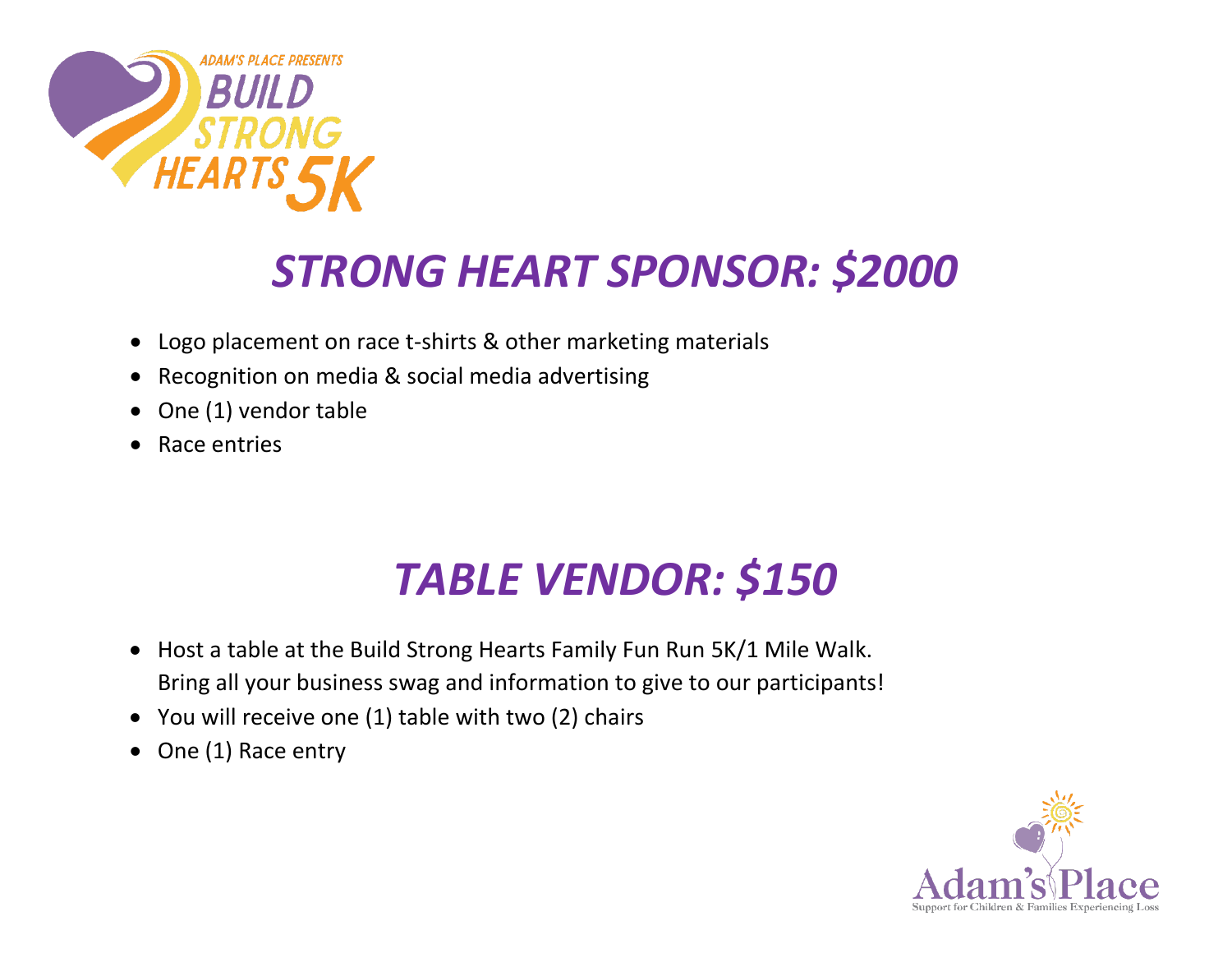

### *Be a Race Sponsor that SUPPORT ADAM'S PLACE ALL YEAR!*

#### **ADAM'S PLACE COMMUNITY SPONSOR: \$2,000**

- Sponsor another Adam's Place family event throughout the year. This helps us provide special times together for our families.
	- o Spring Family Recreation Day
	- o Trunk or Treat
	- o Family Thanksgiving Dinner
	- o Mrs. Claus Tea & Magical Forest Celebration
- Promotion on Adam's Place website

#### **SCHOOL SPONSOR: \$1,500**

- Help a school to get the training they need to become a CAMP COPE SCHOOL!
- Camp Cope Schools have trained educators that help children experiencing loss.
- Social Media promotion with the school you are supporting.